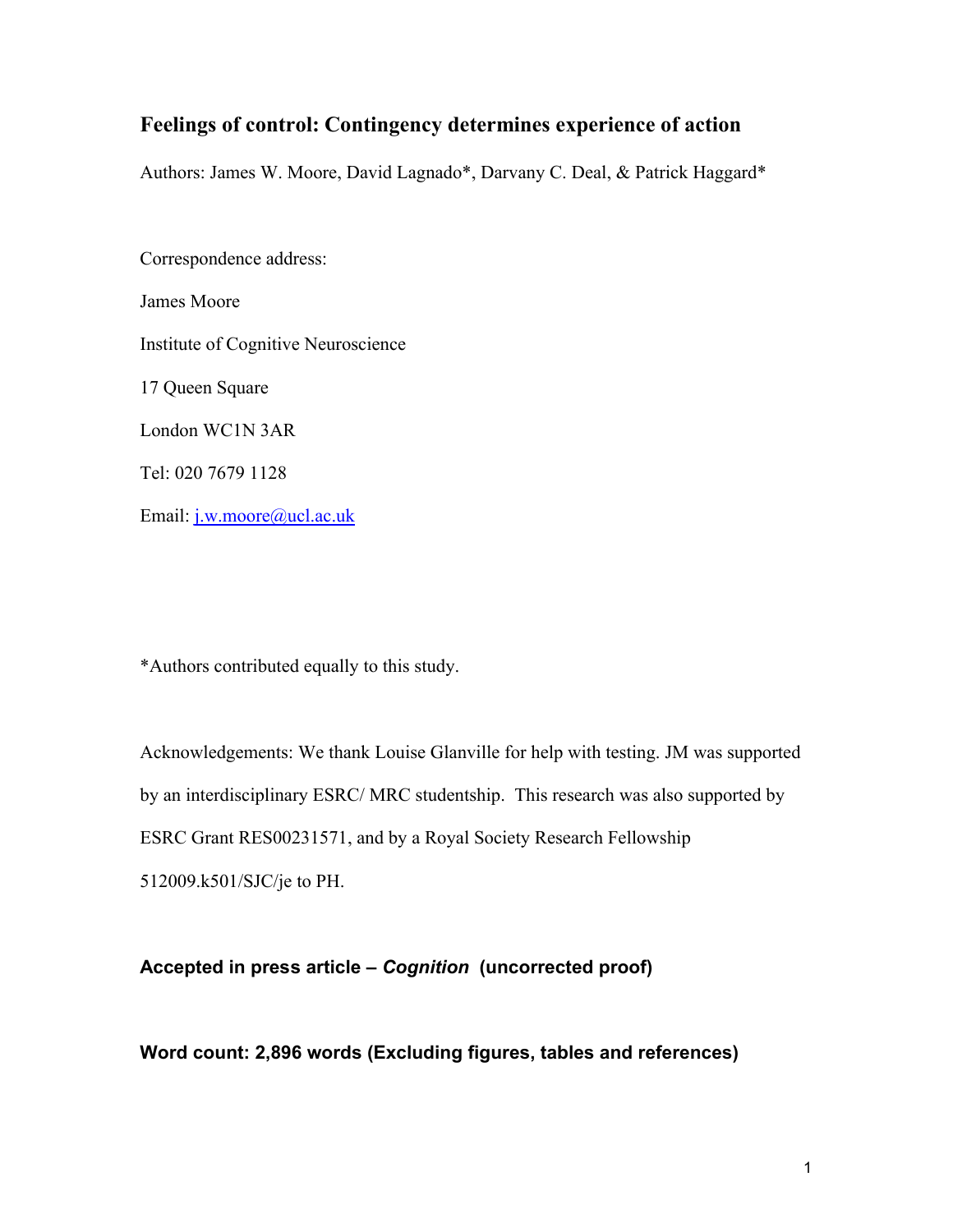**The experience of causation is a pervasive product of the human mind. Moreover, the experience of causing an event alters subjective time: actions are perceived as temporally shifted towards their effects (Haggard, Clark, & Kalogeras, 2002). This temporal shift depends partly on advance prediction of the effects of action, and partly on inferential "postdictive" explanations of sensory effects of action. We investigated whether a single factor of statistical contingency could explain both these aspects of causal experience. We studied the time at which people perceived a simple manual action to occur, when statistical contingency indicated a causal relation between action and effect, and when no such relation was indicated. Both predictive and inferential "postdictive" shifts in the time of action depended on strong contingency between action and effect. The experience of agency involves a process of causal learning based on statistical contingency.**

# **Introduction**

The evolution of human intelligence has allowed not just deeper understanding of the world, but a greater capacity to act on it. Such operant actions imply the ability to know that one is performing an action, and to represent its consequences (Dickinson & Balleine, 2000). Research on the epistemic content and conscious experience of action has identified two distinct processes underlying this ability.

According to ideomotor theories (e.g. James, 1890), actions are internally represented by reference to their external consequences. On this view, making an operant action involves a prediction of the action goal, an idea supported by recent models of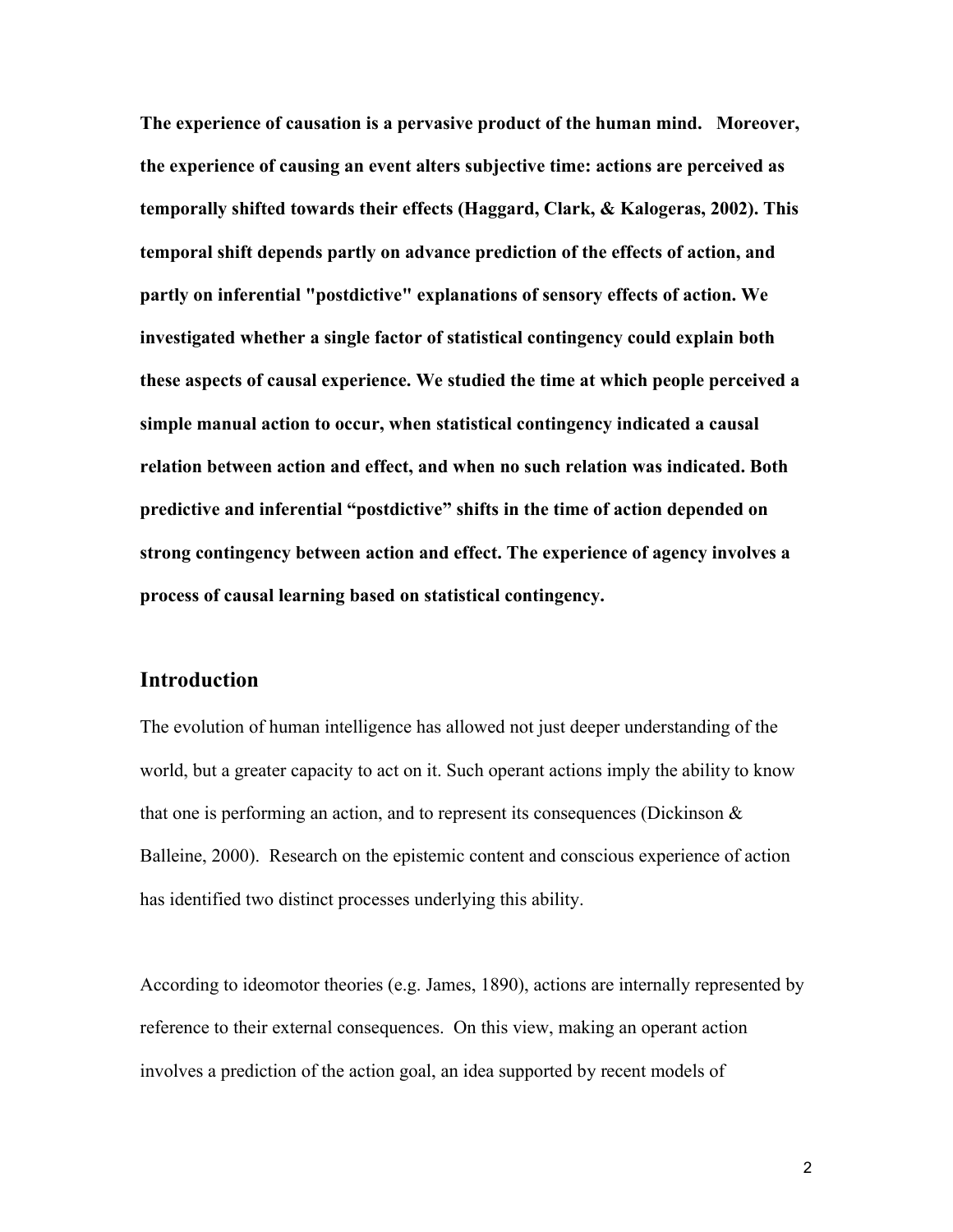computational motor control (Blakemore, Wolpert, & Frith, 2002; Berti et al, 2006). Alternatively, the conscious experience of operant action may be inferred from sensory evidence (Wegner, 2002). In particular, spatial and temporal correlations between thoughts, physical movement, and external events may lead to us to infer that we have caused an external event.

Voluntary actions have strong effects on the subjective passage of time (Haggard, Clark, & Kalogeras, 2002). Temporal effects provide a common measure allowing the predictive and inferential contributions to experience of action to be compared directly. When a voluntary action, but not an involuntary movement, is followed by an external event, people perceive the action as shifted in time towards its effect, and the effect as shifted earlier in time towards the action that caused it (Haggard, Clark, & Kalogeras, 2002). This 'intentional binding' involves a predictive element, because omitting the effect does not prevent the shift in perceived time of action, as long as the probability of an effect given an action is sufficiently high (Moore & Haggard, 2008). It also involves an inferential "postdictive" element, because the tone's occurrence shifts the perceived time of action, even when tone probability is low (Moore & Haggard, 2008).

This suggests that the human mind builds internal models of action-effect relations, which determine the *experience* of action. Here, we investigate whether rules thought to govern causal learning in animals might also underlie the experience of agency in humans. Contingency is an index of the causal relation between events, and predicts patterns of operant learning in animals (Hammond, 1980). Contingency is defined here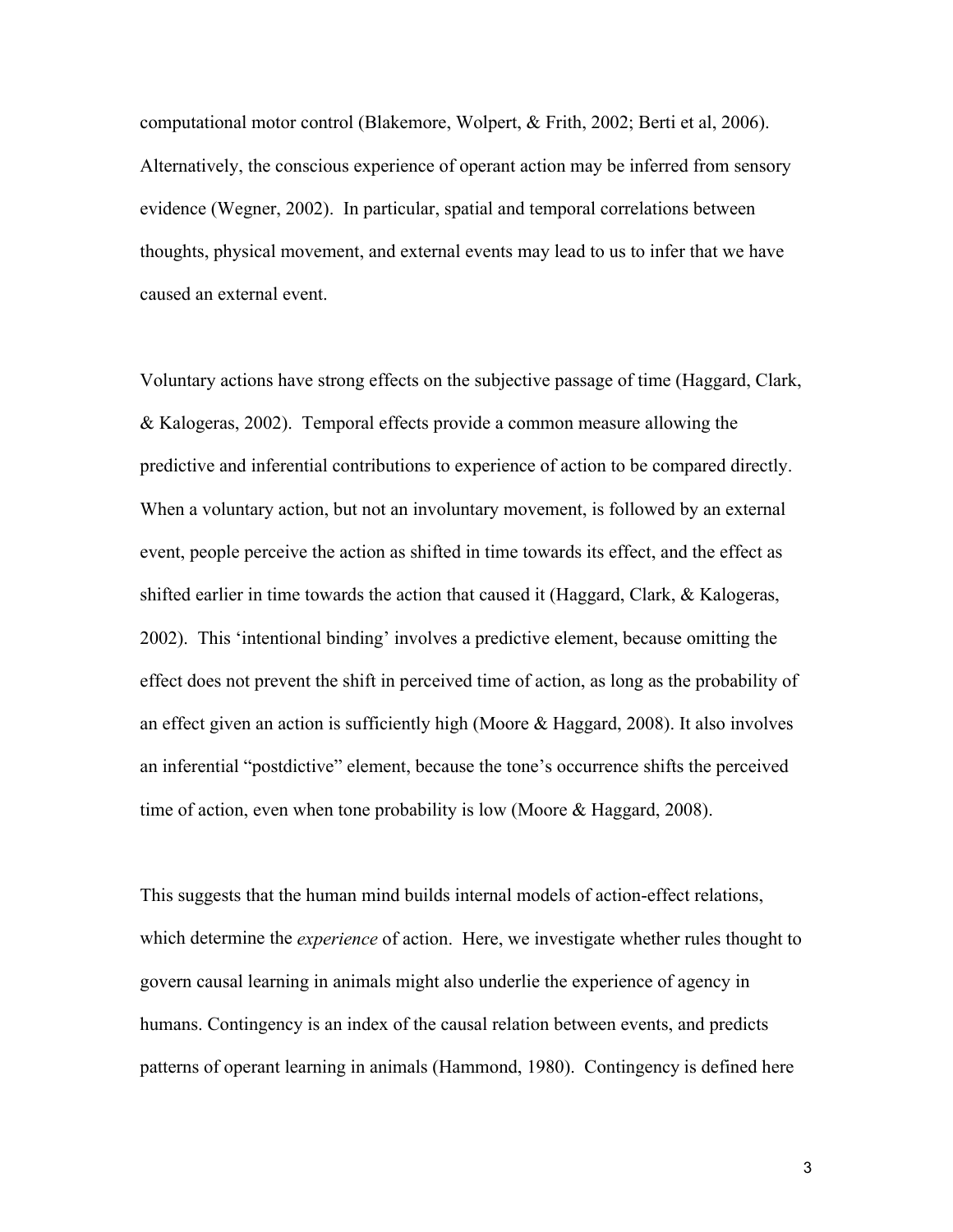as the probability of an effect  $(E)$  given an action  $(A)$ , minus the probability of E in the absence of A. This index is known as  $\Delta p$  (Allan, 1980):

$$
\Delta p = P(E|A) - P(E|\sim A)
$$

Where  $\Delta p > 0$  the effect is more probable in the presence than in the absence of action. Conversely, where  $\Delta p \leq 0$  the effect is less probable in the presence than in the absence of action. Contingency underlies performance of goal-directed action and explicit causal judgements (Shanks & Dickinson, 1991), but its role in conscious experience of action itself has not been investigated. The ∆p measure represents the statistical relation between actions and their effects. To calculate this relation, one needs to take into account what happens in both the presence *and* absence of voluntary action. Traditional epistemology holds that humans know about their own voluntary actions directly, and in a self-intimating way (Descartes, 1641/1979; Libet, Gleason, Wright, & Pearl, 1983). On this view, consciousness of action is a corollary of the motor processes engaged *during*  action programming. In contrast, if ∆p influences action awareness, this would suggest that the experience of any individual action depends on a causal model built up through extensive background knowledge acquired during both the presence and absence of voluntary movement.

We performed an experiment to assess whether the conscious experience of action depended on the background contextual understanding of regularities in the external world, as expressed by ∆p, or only on immediate processing in the motor system. If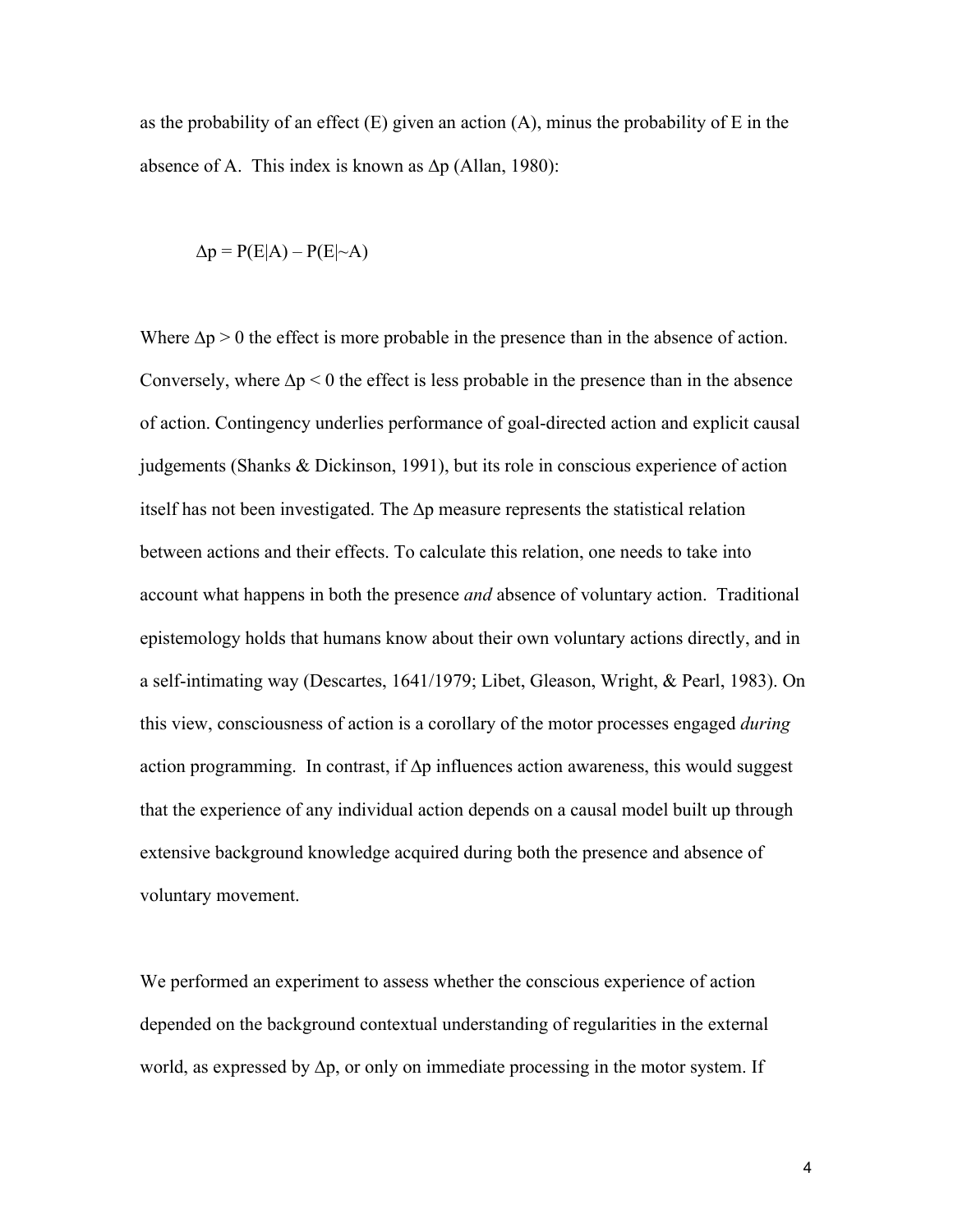background contextual understanding contributes to action experience, then conditions with high ∆p should induce strong binding. Conversely, if immediate processing of the motor system alone determines action experience, then binding should be insensitive to changes in ∆p.

### **Method**

#### *Participants*

38 participants (21 Female; mean age of 26 years) took part in the experiment, which lasted approximately 1 hour.

#### *Procedure*

Participants chose on each trial whether or not to press a key with their right index finger. The element of choice was included because computing ∆p requires trials with and without actions. They viewed a rotating clock hand (period 2560 ms, see Libet, Gleason, Wright, & Pearl, 1983), and used this to judge the time of their actions (Wundt, 1908). If they decided to press, they did so at a time of their choosing within the first revolution of a clock hand. If they decided not to press they simply remained still until the end of the trial. At the end of the trial participants entered the clock time at which they pressed the key, or a dummy value if they had not pressed. Participants were asked to try to ensure that roughly half of the trials involved key presses.

A tone could also occur on each trial. If the participant acted, a tone could follow 250 ms later. A tone could also occur if they did not act. In this case, it occurred at a random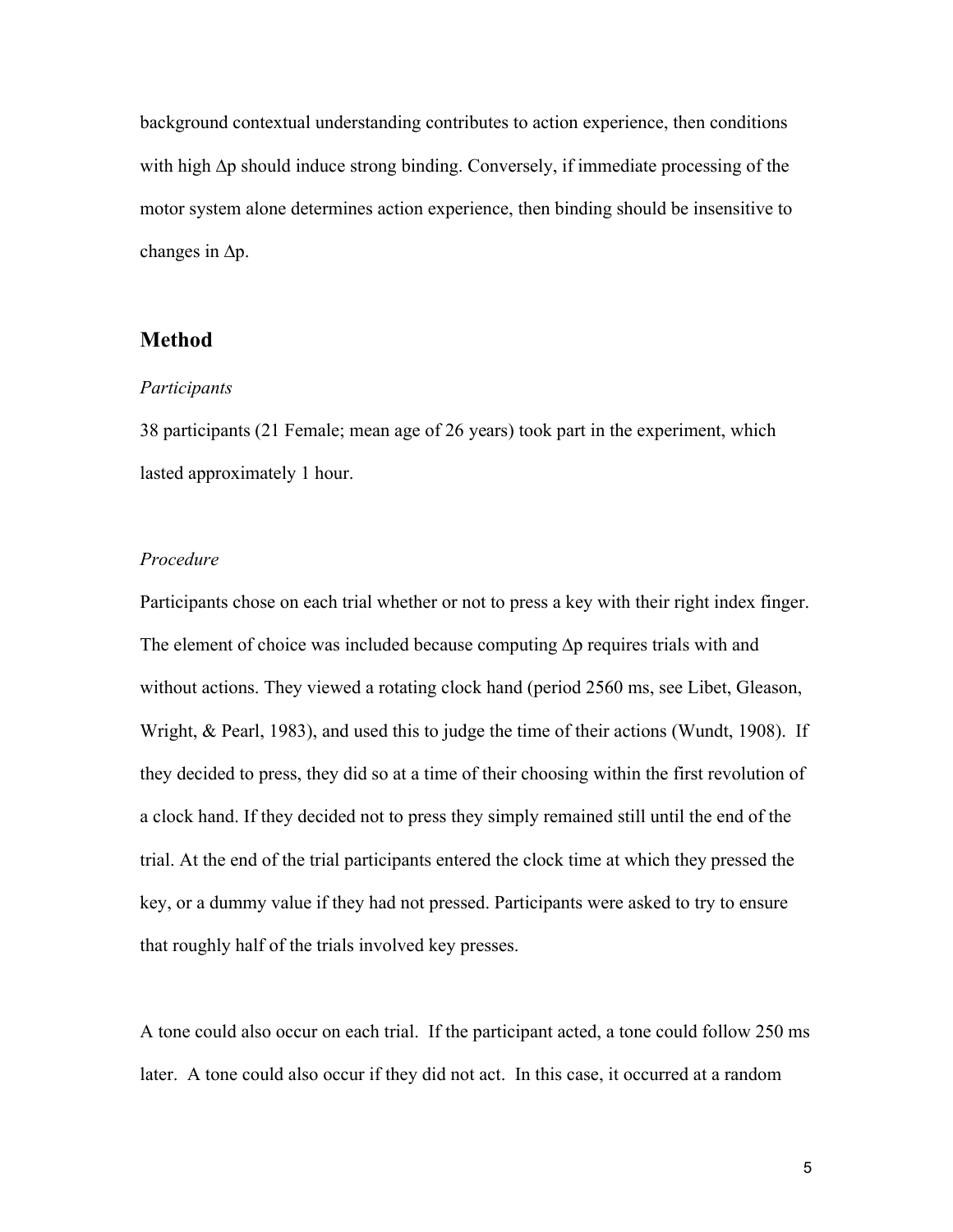time within the second revolution of the clock hand. The probability of the tone given the action and the probability of the tone in the absence of action both varied across experimental conditions (see Table 1 for details).

|                        |                   | <b>Between subjects factor</b> |                              |  |
|------------------------|-------------------|--------------------------------|------------------------------|--|
|                        |                   | Low tone-probability           | <b>High tone-probability</b> |  |
|                        |                   | group                          | group                        |  |
|                        | <b>Contingent</b> | $P(T A) = 0.5$                 | $P(T A) = 0.75$              |  |
| <b>Within subjects</b> | $\Delta p = 0.5$  | $P(T \sim A) = 0$              | $P(T \sim A) = 0.25$         |  |
| factor                 |                   |                                |                              |  |
|                        | Non-contingent    | $P(T A) = 0.5$                 | $P(T A) = 0.75$              |  |
|                        | $\Delta p = 0$    | $P(T \sim A) = 0.5$            | $P(T \sim A) = 0.75$         |  |
|                        |                   |                                |                              |  |

**Table 1. Mixed factorial design used in the study.**

Participants were randomly assigned to one of two tone-probability groups (19 participants in each). For the *low tone-probability group*, the probability of the tone in the presence of action was 0.5. For the *high tone-probability* group, probability of the tone in the presence of action was 0.75. Both groups performed two experimental conditions. In the *contingent condition* ∆p was 0.5, and in the *non-contingent condition* ∆p was 0 (Table 1). Thus, although the groups differed in terms of the probability of the tone given action, the manipulation of contingency defined by ∆p was equal in both (see Figure 1 for details of trial structure in each condition).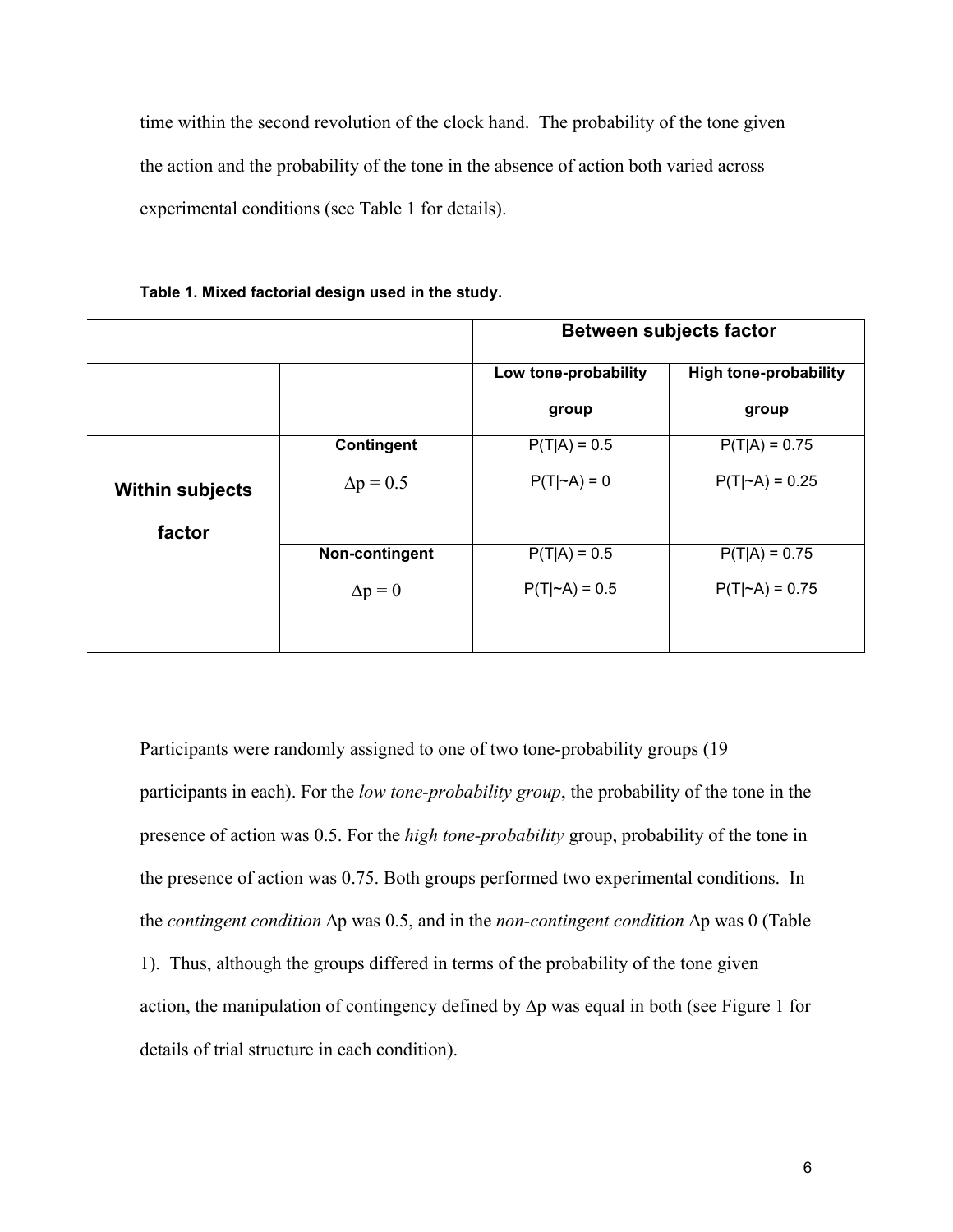

**Figure 1. Trial types and structure for each level of the experimental design.**

Within each condition, trials in which the participant decided to press the key were coded as 'action only' or 'action + tone'. By analysing these separately we estimated the predictive and the postdictive inferential components of the conscious experience of action. If an action is not followed by a tone, but the probability of tone given action is high, the experience of action may be influenced by the prediction that the tone *might* occur (Moore & Haggard, 2008). Conversely, if any particular action *is* followed by a tone, action experience may be retrospectively altered by occurrence of the tone. This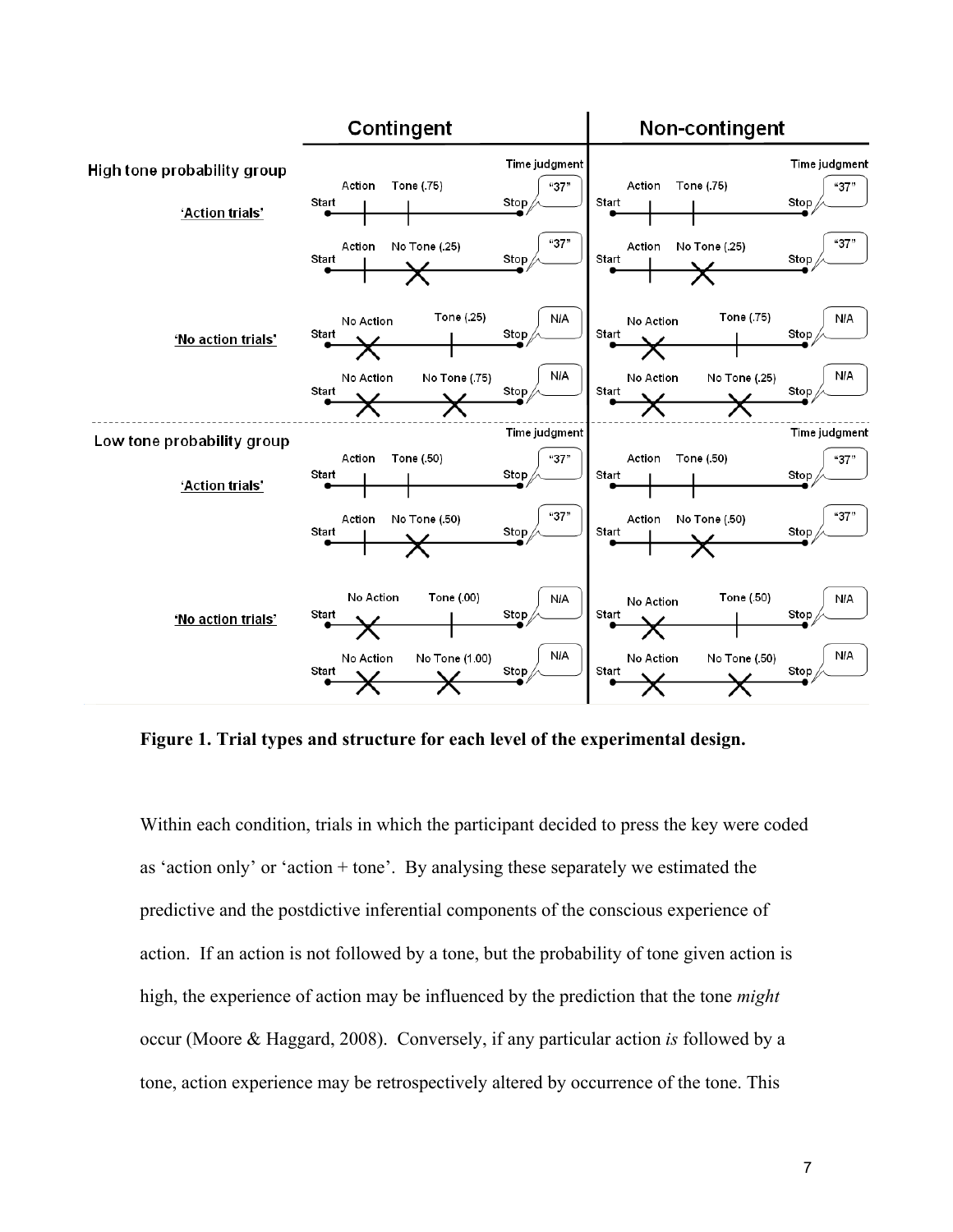postdictive inferential process would be absent on trials where the tone does not occur. We investigated the sensitivity of both predictive and inferential processes to contingency, by independently manipulating the probability of tones given action and the probability of tones given no action.

Participants in each tone-probability group completed 3 blocks of 40 trials each in the contingent condition and 3 blocks in the non-contingent condition. Ordering of contingent/non-contingent blocks was randomised for each participant. Participants also completed two baseline blocks of 20 trials each, at the start and end of the session. In baseline blocks, participants pressed the key at a time of their choosing within the first revolution of the clock hand. Participants pressed the key on every trial, and there were no tones. The baseline conditions control for individual differences in timing judgements. To determine the binding effect between actions and tones, each participant's average error in judging the time of action in the baseline condition was subtracted from their average error in each experimental condition. A positive value indicates a shift in the experience of action towards the following tone.

On those trials where actions were followed by tones, we predicted a shift in the awareness of action towards the tone. To isolate purely postdictive inferential components of action experience, we focus on 'action + tone' trials in the *low tone probability group*, because the low tone probability reduces the risk of confounds due to prediction (Moore & Haggard 2008). If background contextual knowledge affects this postdictive inferential component of action experience, this shift should be greater in this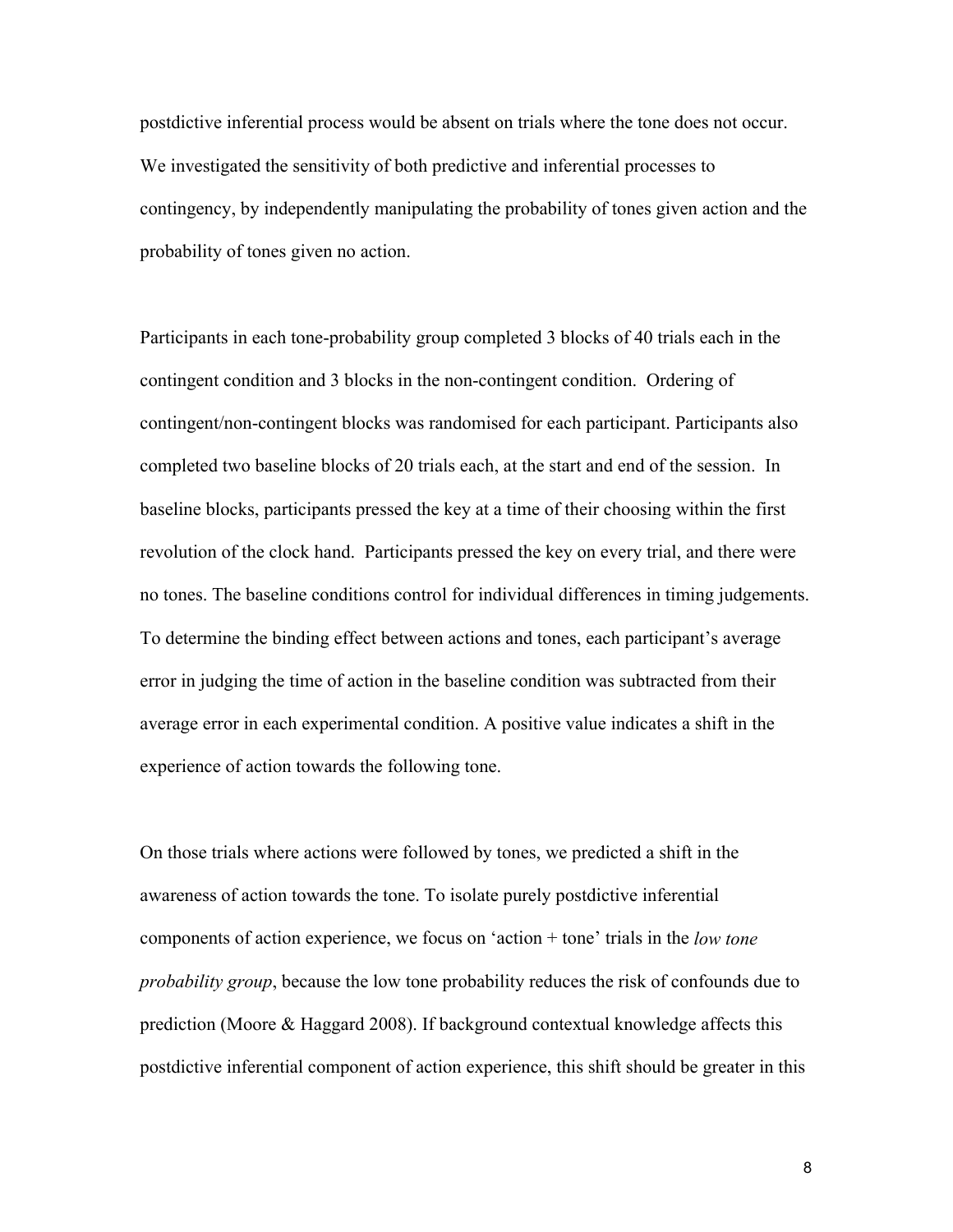low tone probability group where ∆p is high, since high ∆p values provide strong evidence of a causal link between action and tone.

In the high tone-probability group only, we expected an additional *predictive* shift in the experience of action towards the tone. This should occur even on those 'action only' trials where actions were not followed by tones. If this predictive process also depends on background contextual understanding, then the predictive shift should also be greater in the contingent condition, when ∆p was high.

### **Results**

The overall percentage of trials where participants pressed the key was 62.4%.

Baseline judgements (see supplementary information) for each group were compared before and after the experiment using 2x2 ANOVA. Baseline judgements were earlier after the experiment than before  $(F1, 36) = 5.73$ ,  $p = .022$ ). Baseline judgements were earlier in the high tone probability group than in the Low tone probability group  $(F(1, 36))$  $= 4.74$ , p = .036). Since these main effects did not interact (F(1, 36) = 1.35, p = .253), the pre and post baseline judgements were simply averaged.

Mean binding effects for actions are shown in Table 2 In the low tone-probability group, a shift in the experience of action towards the tone was only found in contingent blocks, and only for 'action + tone' trials. No shift was found for 'action only' trials, confirming that experience of action was not based on predicting the tone in this group of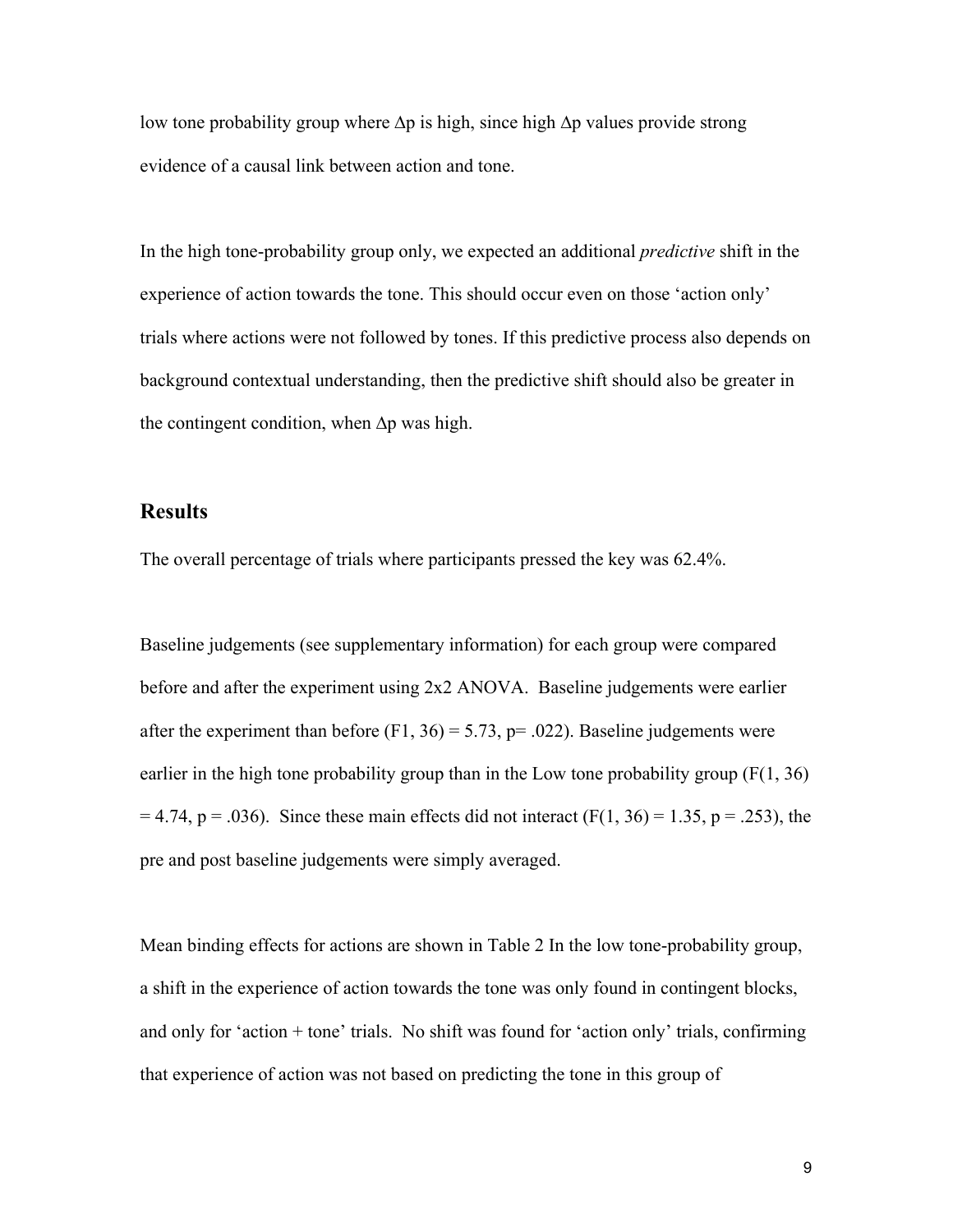participants. Conversely, in the high tone-probability group, a delay in the awareness of action was found on both 'action only' and 'action + tone'. This confirms that their experience of action involved predicting the effects of action. To identify the contribution of contingency (∆p) to inferential and predictive components of action experience respectively, we subtracted the shifts in the non-contingent condition for each subject from their shift in the contingent condition. This gives a direct measure of the effect on action experience of a 0.5 increase in  $\Delta p$ , achieved only by varying the number of trials with tones in the absence of action. The contingency effects are shown in Figure 2 (see also, Table 2).

**Table 2. Timing judgments for experimental conditions. Mean shift in action experience towards tone in ms (SE across participants).**

|                               |                   | Shift in action              | Shift in action                | <b>Mean contingency-</b> |
|-------------------------------|-------------------|------------------------------|--------------------------------|--------------------------|
|                               | <b>Trial type</b> | awareness (ms):              | awareness (ms):                | dependent shift in       |
|                               |                   | Non contingent               | <b>Contingent</b>              | action awareness         |
|                               |                   | condition ( $\Delta p = 0$ ) | condition ( $\Delta p = 0.5$ ) | (ms)                     |
| <b>Tone-Probability Group</b> |                   |                              |                                |                          |
| Low tone-probability          | Action only       | $-4(7)$                      | $-8(7)$                        | $-4(7)$                  |
|                               | Action + tone     | $-5(8)$                      | 8(8)                           | $+13(5)$                 |
|                               |                   |                              |                                |                          |
| High tone-probability         | Action only       | 7(9)                         | 22(7)                          | $+15(7)$                 |
|                               | Action + tone     | 13(8)                        | 18(8)                          | $+5(5)$                  |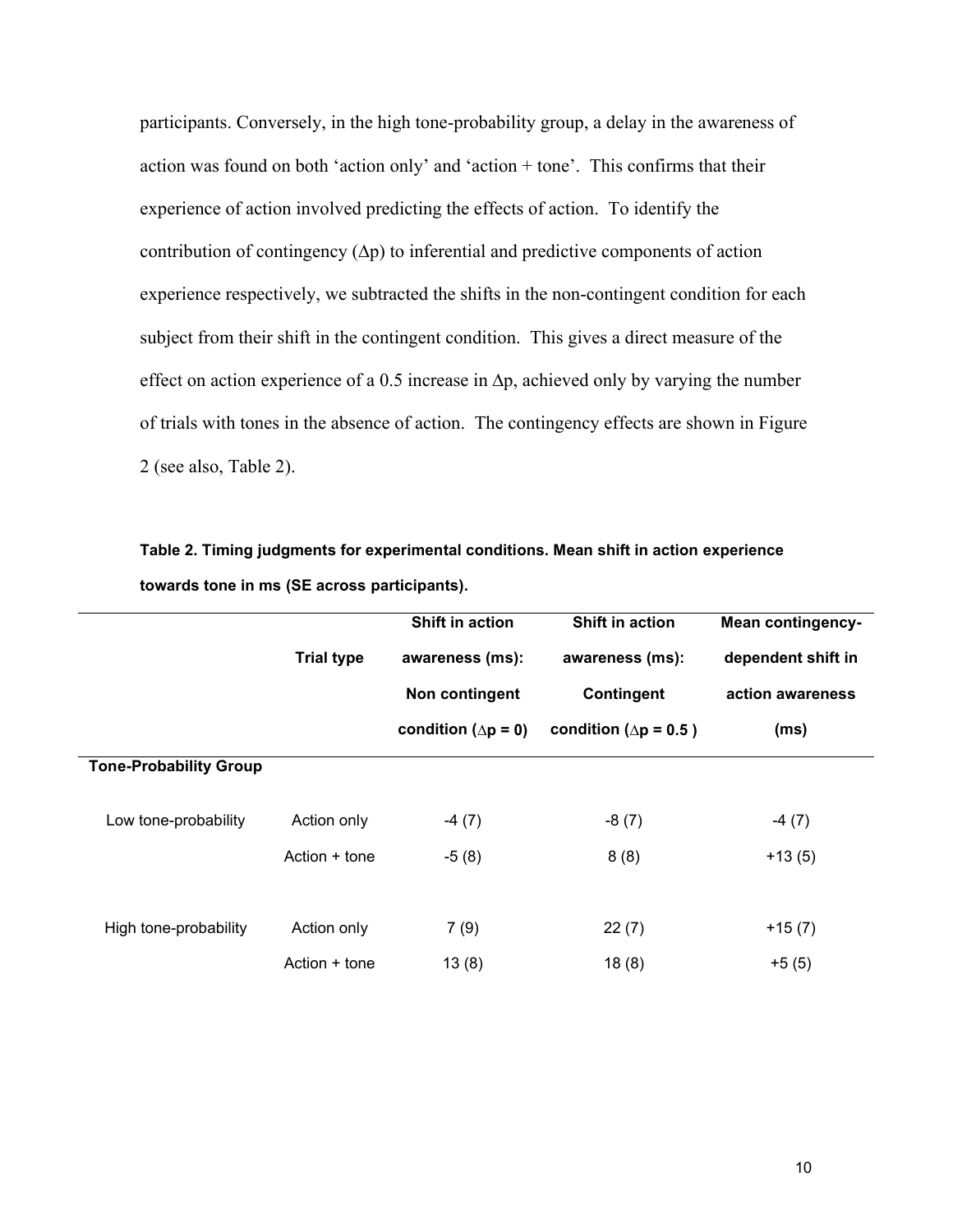The effects of contingency on action experience were analysed using *Tone-probability group* (high vs. low) as a between-subjects factor, and *Trial type* ('Action Only' vs. 'Action + Tone') as a within-subject factor. There were no significant main effects of *Tone-probability group*,  $F(1, 36) = .52$ ,  $p = .47$ , or *Trial type*,  $F(1, 36) = .51$ ,  $p = .48$ . However, these factors interacted significantly  $F(1, 36) = 6.31$ ,  $p = .017$ . This arose because greater contingency increased binding in the low tone-probability group only on those trials when the tone actually occurred ('action + tone':  $t(18) = 3.18$ ,  $p = .005$ ), but not on those 'action only' trials where no tone occurred:  $t(18) = -.49$ ,  $p = .63$ ). That is, the postdictive inference-based shift in action experience of action due to the tone occurring was boosted by contingency.

Conversely, in the *High tone-probability group* greater contingency increased binding on those trials where the tone was predictable but did not in fact occur (contingency effect for 'action only' trials  $t(18) = 2.16$ ,  $p = .045$ ). This shift in action experience must be due to prediction of the tone rather than a retrospective inference, since no tone actually occurred. Thus, the predictive component of action experience is also sensitive to contingency. Interestingly, contingency had a smaller and non-significant effect on shift in action experience on trials when the tone actually occurred ('action + tone':  $t(18)$  =  $.89, p = .39$ ).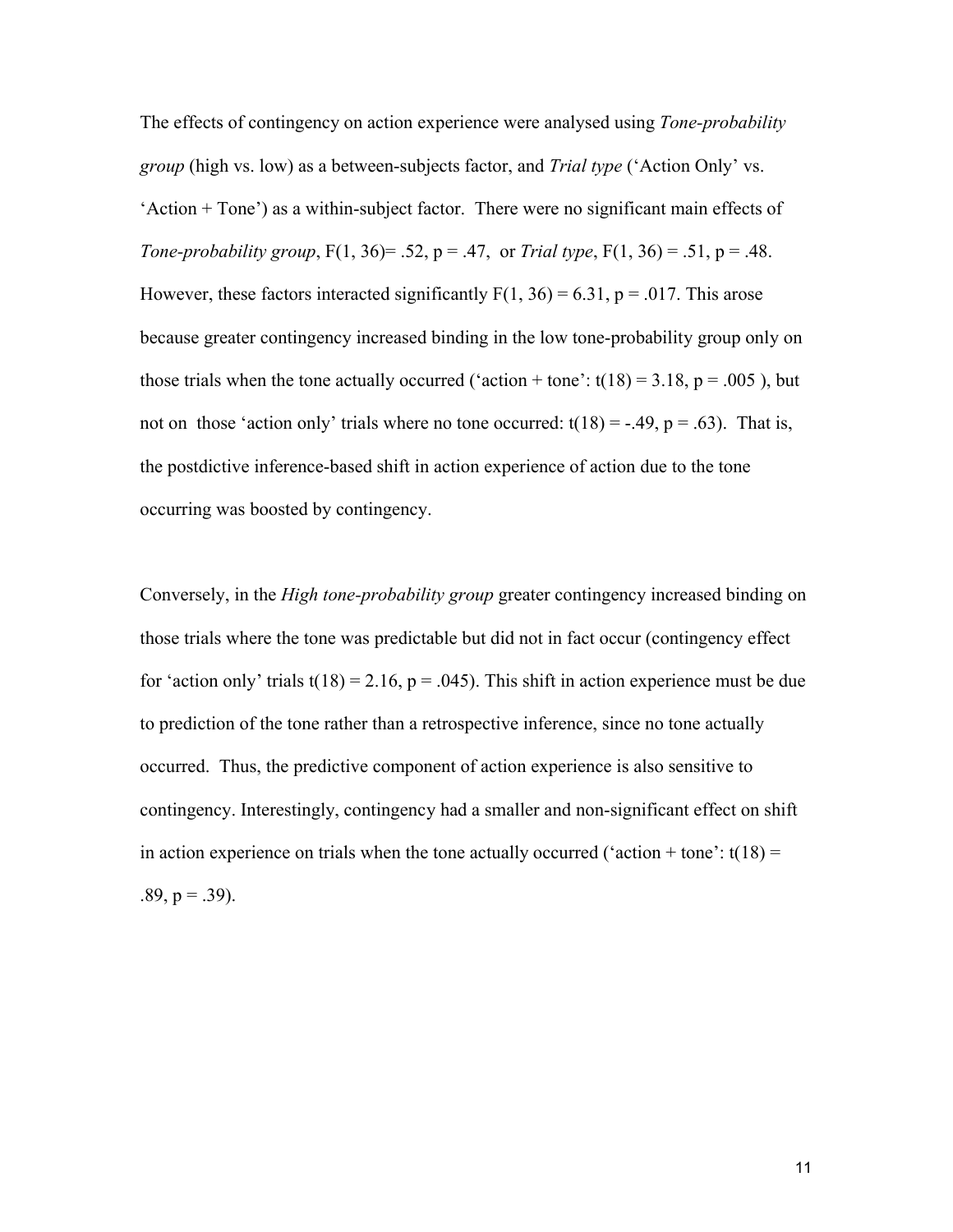

**Figure 2. Effects of contingency on shifts in the experience of action (ms) for each toneprobability group, and for 'action only' and 'action + tone' trial types. Bars show standard error across subjects.**

# **Discussion**

This study systematically manipulated the contingency between voluntary actions and their effects, by varying the probability of a tone occurring in the absence of action. We also systematically assessed the contributions of prediction and postdictive inference to the experience of action, by measuring the shift in the subjective time of an action towards a subsequent tone in groups of participants for whom the probability of a tone following an action was either high or low. We show that *both* predictive and inferential components of action experience are sensitive to contingency, in the sense of ∆p.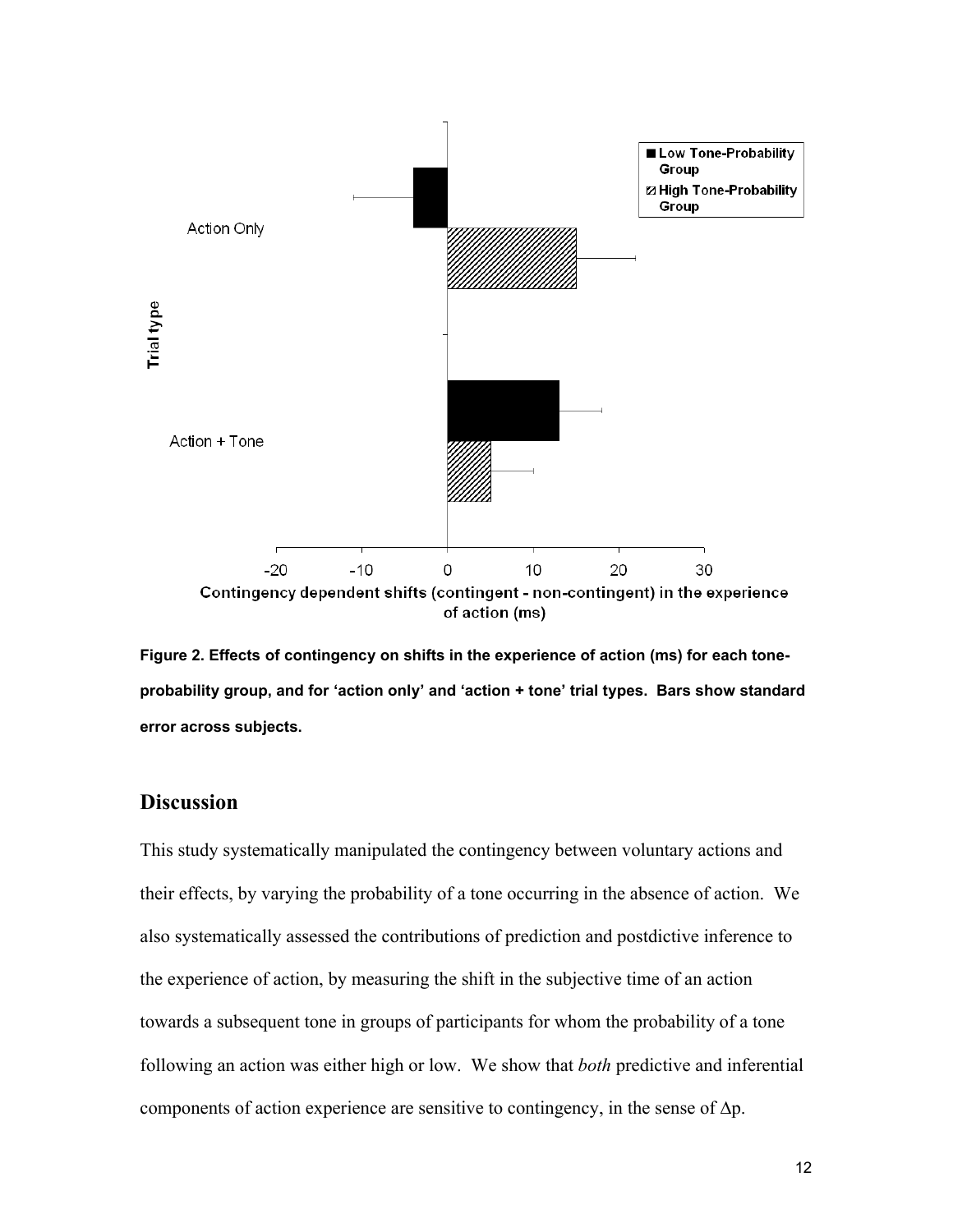The importance of contingency in inferential causal learning is well known: contingency underlies operant behaviour in animals (Hammond, 1980), facilitation of reaction times by prior action-effect learning in humans (Elsner and Hommel, 2004), and also explicit causal judgements (Shanks & Dickinson, 1991). Therefore, an influence of ∆p on the inferential contribution to action experience might be expected. In contrast, the role of general contingency in predictive modulation of action experience is more striking. This result is at variance with purely motor theories of action awareness (Blakemore, Wolpert, & Frith, 2002; Berti et al. 2006). Significantly, we show that events entirely independent of the motor system have a strong influence on the experience of action. In particular, the occurrence of tones on trials where subjects had themselves chosen to make no action at all nevertheless influenced the subjective experience of action on other trials where they had decided to act. These trials in which subjects chose not to act carried information about the background probability of the tone in the absence of action. Our results show that subjects internalised this information, and that it influenced the subjective experience of their actions on trials with action. Purely motor theories (Blakemore, Wolpert & Frith, 2002) link action awareness to predictions based on motor control signals occurring *during* action, and cannot easily explain this role of background context.

We suggest that the experience of action is not solely a result of direct conscious access to signals within the motor system. Rather, subjects form a causal model of the statistical relation between action and tone, which then structures their experience of their own action. Contingency learning makes a very general contribution, not only to causal knowledge, but also to consciousness. We averaged our estimates across several trials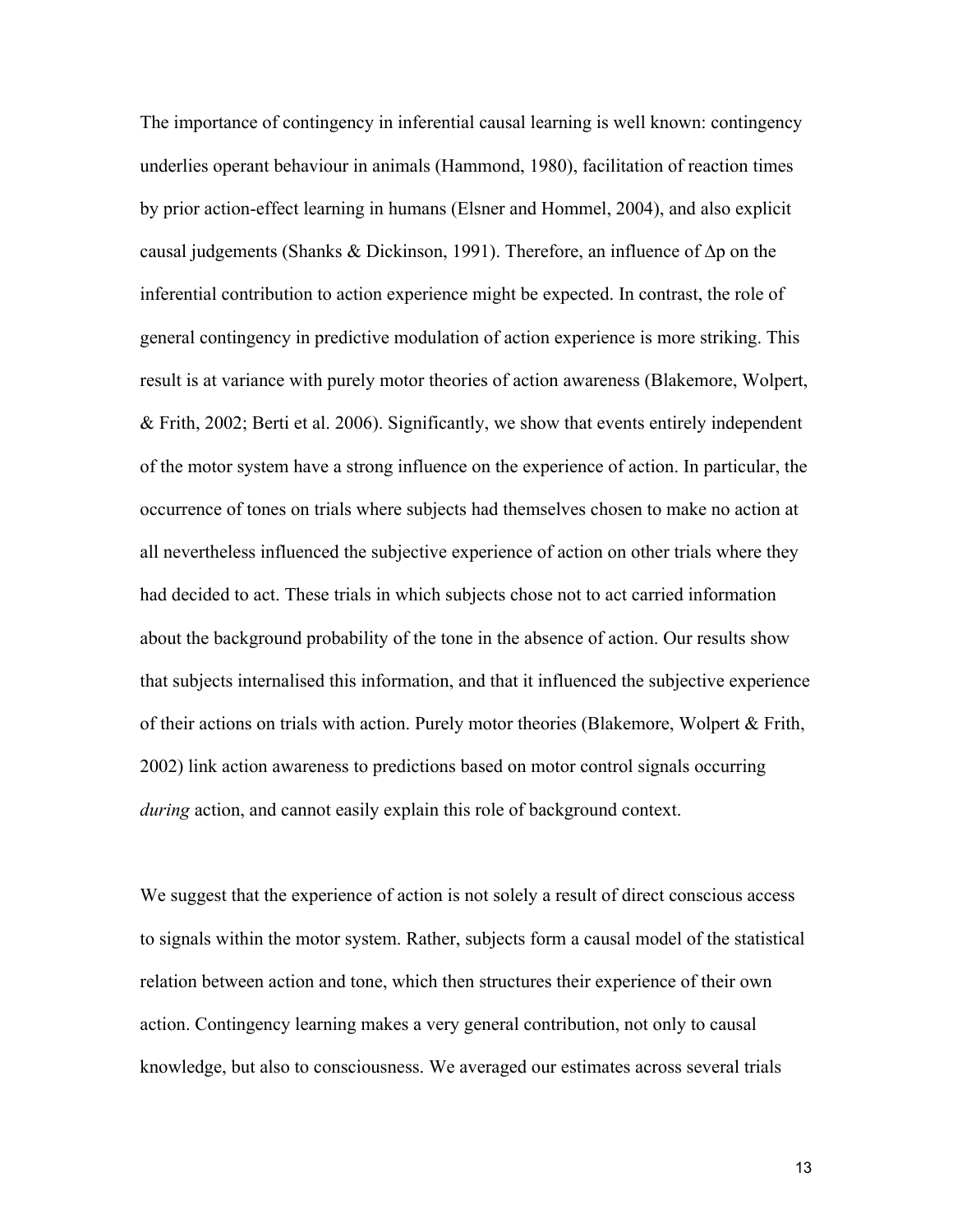because of the high variability of human timing performance. Therefore, we could not measure the time-course of the learning process, but we can infer that causal learning occurs based on our contingency effects.

Our result does not prove that motor signals make *no* contribution to conscious experience of action. Indeed, a conscious urge to act can be generated by direct stimulation of motor areas in the absence of overt movement (Fried et al, 1991), and a conscious experience of being about to act can occur even when action itself is withheld (Libet et al., 1983; Brass & Haggard, 2007). Rather, motoric contributions to the conscious experience of action may be embedded in a wider interpretative process that also includes background knowledge about external events.

The intentional binding paradigm offers a new measure of conscious experience of action, and specifically its relation to contingency. Previous research in this area referred to a 'causal impression' (Michotte, 1963), i.e., a directly-perceived feature of causal events. Our approach focuses on how experience of effects modulates the experience of the action that causes those effects. It therefore analyses the internal structure of causal relations in a way that impressionistic approaches are unable to do.

More generally, these findings clarify the relation between subjective time and causality. Hume (1739/1978) argued that the experience of *when* events happen underlies the perceived causal relation between them. Recent empirical research confirms this idea (Lagnado & Sloman, 2006). We show that this relation also works in the reverse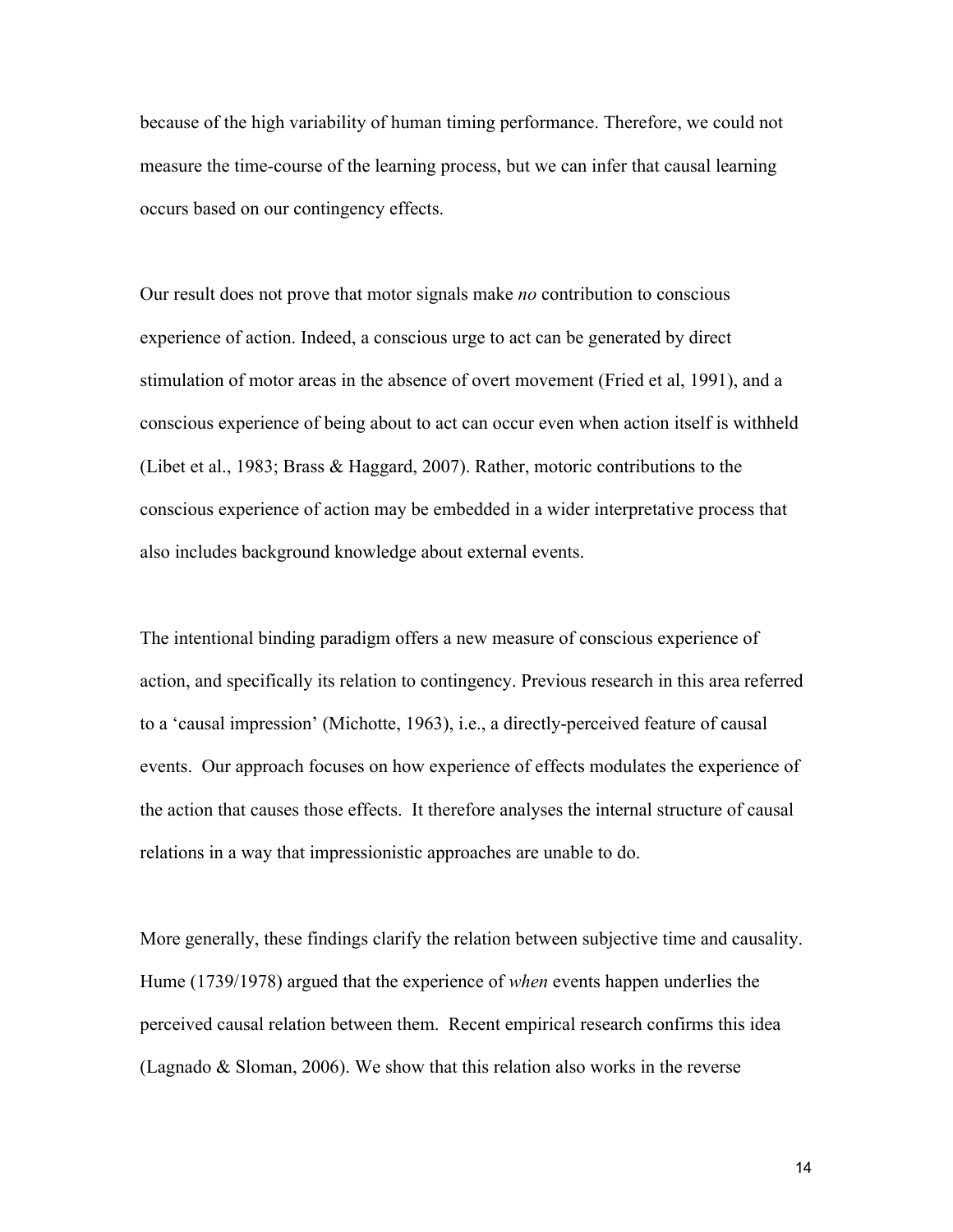direction. The causal relations that we extract from the statistical regularities of our environment can determine the time at which we perceive individual events to occur, at least in the case of voluntary actions. We show that contingency modulates not just the perceived relation between action and effect, but the temporal perception of action itself. Our results further emphasize the intimate relationship between time perception and causality (Michotte, 1963), and between action and time perception (Yarrow et al., 2001).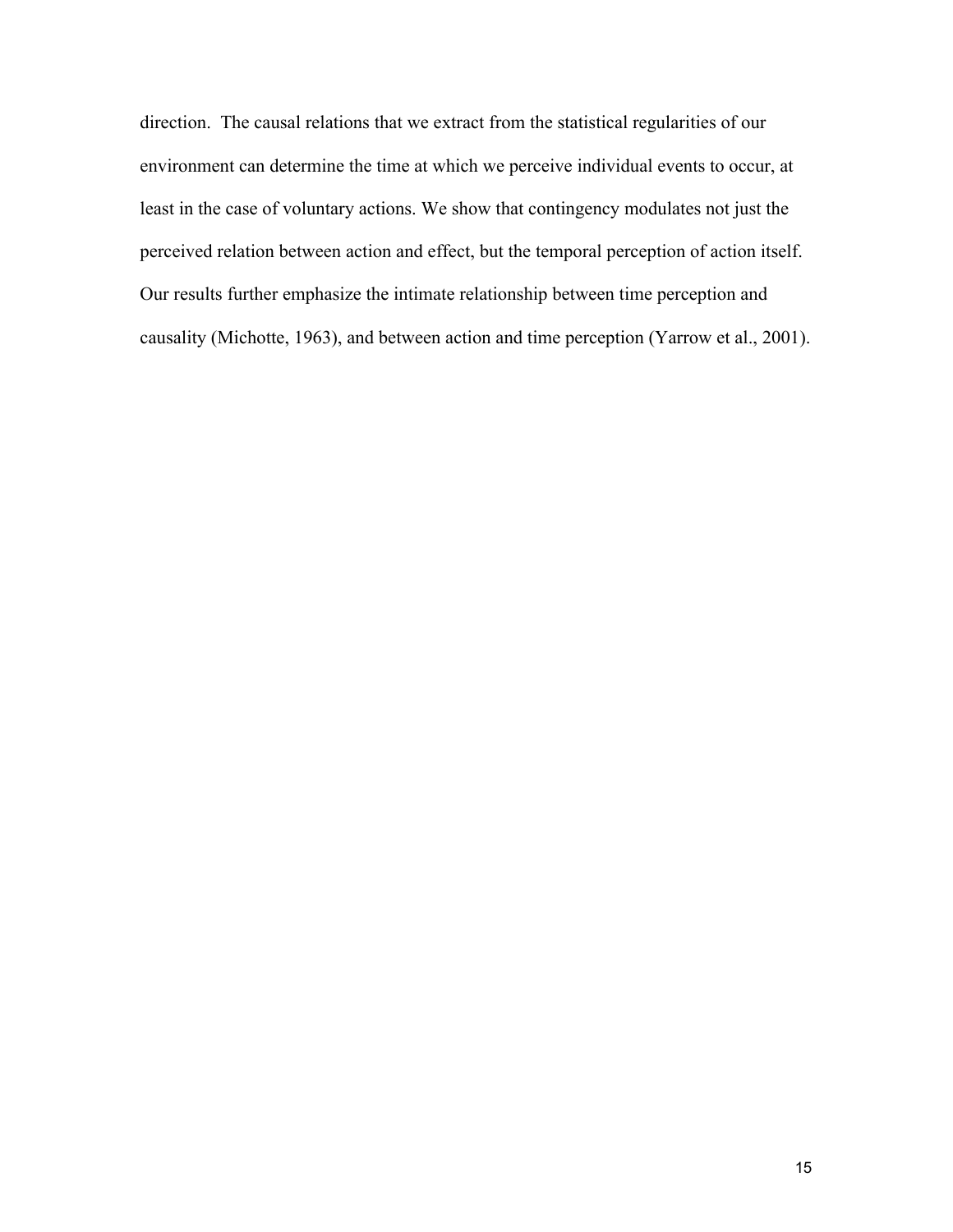#### **References**

- Allan, L. G. (1980). A note on measurements of contingency between two binary variables in judgment tasks. *Bulletin of the Psychonomic Society*, *15*, 147–149.
- Berti, A., et al. (2006). Shared cortical anatomy for motor awareness and motor control. *Science*, *309*, 488-491.
- Blakemore, S-J, Wolpert, D. M., & Frith, C. D. (2002). Abnormalities in the awareness of action. *Trends in Cognitive Sciences*, *6(6)*, 237-242.
- Brass, M., & Haggard, P. (2007). To do or not to do: the neural signature of self-control. *Journal of Neuroscience*, *27(34)*, 9141-9145.
- Descartes, R. (1641/1979). *Meditations on first philosophy*, (D. A. Cress, Trans.). Indianapolis: Hackett Publishing.
- Dickinson, A., & Balleine, B. W. (2000). Causal cognition and goal-directed action. In C. Heyes & L. Huber (Eds.), *Evolution of cognition* (pp. 185-204). Cambridge, MA: MIT Press.
- Elsner, B., & Hommel, B. (2004). Contiguity and contingency in the acquisition of action effects. *Psychological Research*, *68*, 138-154.
- Fried, I. Katz, A., McCarthy, G., Sass, K. J., Williamson, P., Spencer, S. S., & Spencer, D. D. (1991). Functional organisation of human supplementary motor cortex studied by electrical stimulation. *Journal of Neuroscience*, *11*, 3656-3666.
- Haggard, P., Clark, S., & Kalogeras, J. (2002). Voluntary action and conscious awareness. *Nature Neuroscience*, *5(4*), 382-385.